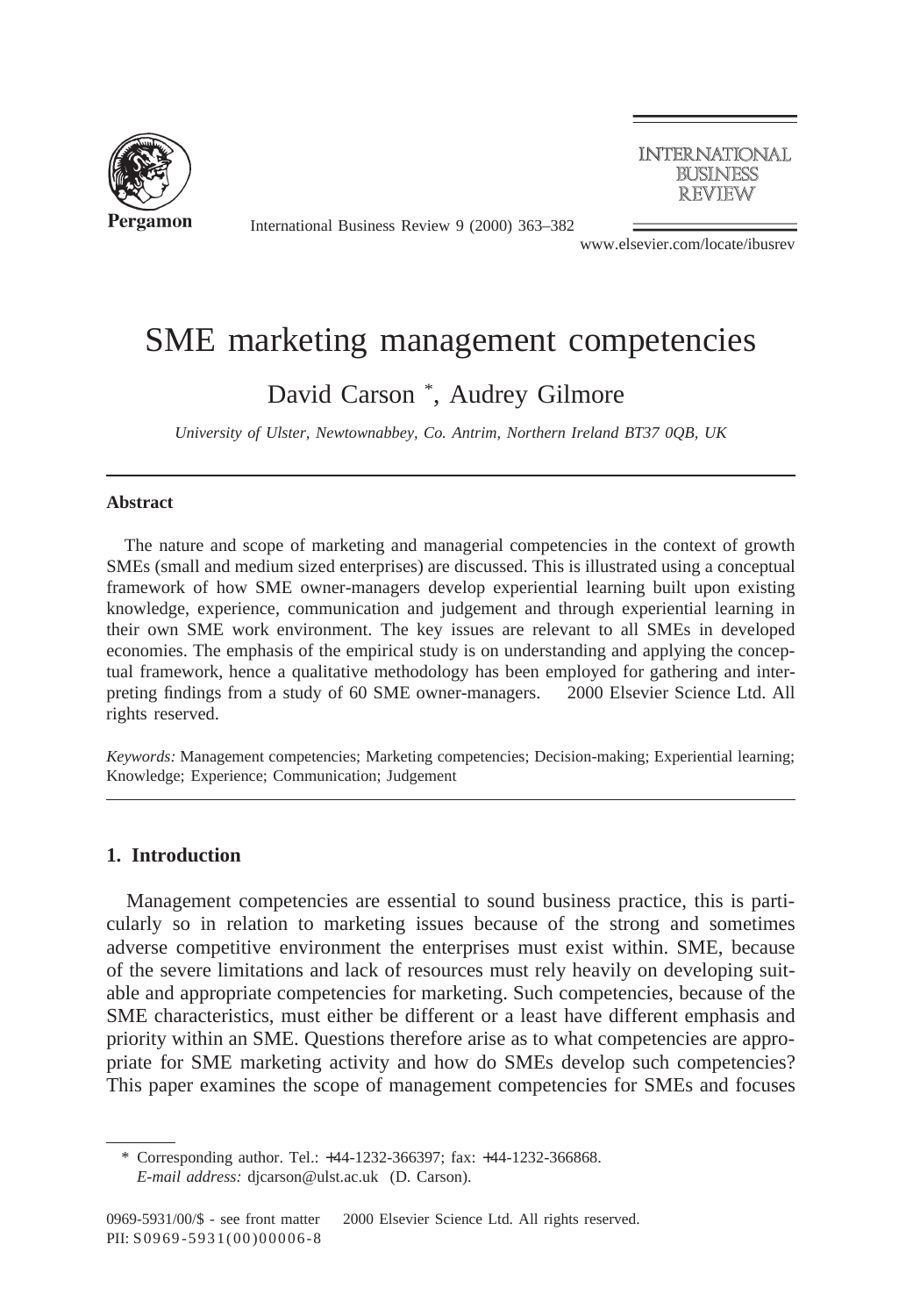on those appropriate for SME marketing. In so doing, a conceptual framework of key marketing management competencies for SMEs is postulated which is positioned against 'technical' competencies other than business competencies in order to illustrate competency development and change over time. This conceptualisation is evaluated against empirical evidence from sixty SMEs who meet specific criteria in relation to competency development stages of their life cycle. Various anecdotal examples are given. The paper ends with a summary of the conceptualisation and its importance for future research.

Recognition that managers should have competence in decision-making has been well documented (Boyatzis, 1982; Wrapp, 1967; Yau & Sculli, 1990). The debate surrounding management competencies is as relevant in the context of SME marketing management decision-making as in any other context; especially in growth firms. Indeed the competence of SME owner/managers is of crucial importance, given the nature and characteristics of SMEs and in particular, the dominant role and influence upon decision-making of the owner/manager.

### **2. Scope of management competencies**

A competency is both an attribute and a skill. For example, in a general sense a competency is: "An underlying characteristic of a person which results in effective and/or superior performance in a job" (Klemp, 1980); or: "a combination of knowledge, skills and attributes which are given reference in the task environment" (Middleton & Long, 1990). Research has identified a vast array of competencies covering the whole spectrum of management decision-making. The early work of Fayol (1949) and Katz (1974) offers some interesting insights, but the most widely cited studies have been published in management and personnel journals and texts (see for example, Boyatzis, 1982; Mintzberg 1973, 1983; Koontz, O'Donnell & Weinrich, 1984; Whetton & Cameron, 1984; Albanese, 1989; Greatrix & Philips, 1989; Colloff & Goodge, 1990; Tichy & Charan, 1991).

Cunningham's (1999) extensive review of the experiential/'action' learning literature which focuses on managerial learning and development contends that there are "two virtually discreet streams of literature dealing with this area—one European mostly UK, and one USA dominated" (p. 692). He illustrates this in a table that is reproduced here as Table 1. One of the contributions of this work is that it recognises the extensive work in this area, it illustrates the similarity of the work developed in different parts of the world relatively simultaneously (Piaget in Europe and Dewey in the USA). Cunnningham highlights that these works were largely unconnected and yet they are "virtually identical except for the nomenclature—a classic illustration of one idea divided by a common language" (p. 693).

The experiential/action learning theory is based on the relationship between knowledge and learning, democratic values such as co-operative leadership and dialogue, experience as an organising focus for learning, development with purpose, and learning from experience. In application, emphasis is placed on the competencies of individuals, it recognises lifelong learning and career development, and experiential edu-